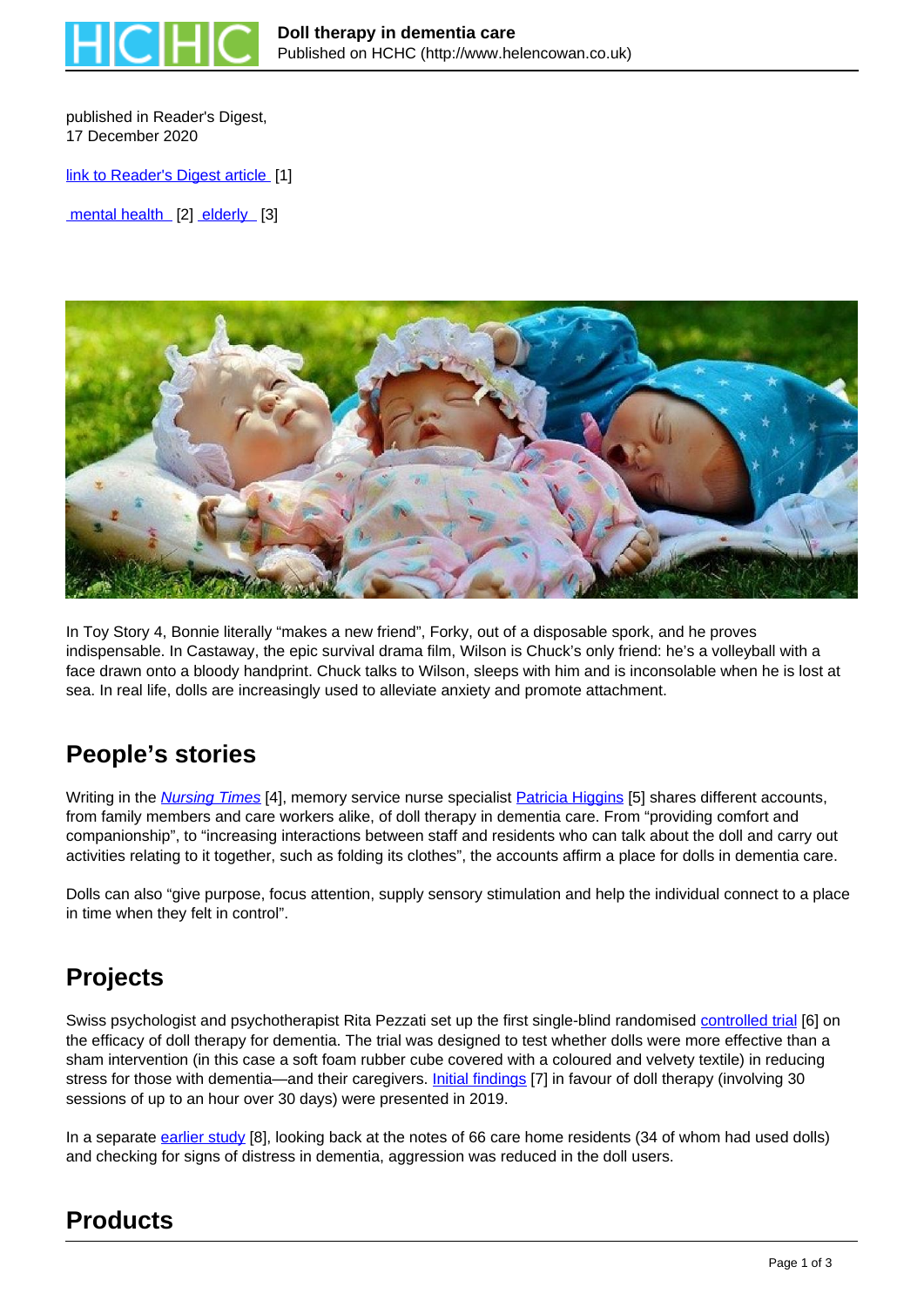

Kokokuma [9] is a robotic teddy bear that talks, in Japanese, to elderly people. Designed to read out messages sent from a relative's mobile phone, the owner can reply by squeezing the bear's paw and speaking to it. Combatting loneliness, the bear will respond to greetings and read out the weather forecast or date unprompted (preferably not in the middle of the night).

Blaney bear [10], meanwhile, can play over 1,000 favourite songs and **Huggable** [11] is a robotic bear who can talk to you, tell jokes and even lead you through guided imagery for relaxation. Firm favourites, tested, tried and far more cuddly, are stuffed bears and rag dolls that let you snuggle up close.

### **Problems**

Dolls divide opinions: their use can be contentious, their introduction seen as infantilising and inappropriate. Occupational therapy lecturer Alexa Andrew [12] argues, however, that a doll can actually preserve dignity if it deescalates agitation or engagement in physical or verbal abuse. A sense of dignity also comes from the person now being able to give care rather than receive it, she writes.

Perceiving the doll as a real baby is not a problem—as long as it is entirely the resident's decision, being then confirmed by caregivers as they step into the resident's reality. In an act of "justifiable benevolent deception", staff do not lie but "avoid an unnecessary truth", allowing the person with the doll to carry out a role where in their own mind their dignity is enhanced, writes Alexa.

Trouble can though stem from residents arguing over ownership of the doll and dolls' perceived needs being put before the residents' own, with beds given up in favour of the doll or meals refused until the doll has had their dinner.

#### **Being person-centred**

Like any treatment, doll therapy is not for everyone, nor is it only for women since men can benefit too. "Life is the sum of all your choices," said French philosopher Albert Camus. The Alzheimer's Society is working to ensure people with dementia have choice and control over their own care and support; choosing or refusing doll therapy surely fits with that philosophy.



**Source URL:** http://www.helencowan.co.uk/doll-therapy-dementia-care

#### **Links**

[1] https://www.readersdigest.co.uk/health/health-conditions/doll-therapy-in-dementia-care

[2] http://www.helencowan.co.uk/../tags/mental%20health

[3] http://www.helencowan.co.uk/../tags/elderly

[4] https://www.nursingtimes.net/

[5] https://www.nursingtimes.net/archive/using-dolls-to-enhance-the-wellbeing-of-people-with-

dementia-01-10-2010/

[6] https://trialsjournal.biomedcentral.com/articles/10.1186/s13063-020-4050-8

[7] https://www.cochranelibrary.com/central/doi/10.1002/central/CN-01999290/full?highlightAbstract=doll%7Cthera py%7Ctherapi

[8] https://www.nursingtimes.net/roles/mental-health-nurses/using-dolls-to-alter-behaviour-in-patients-withdementia-30-01-2007/